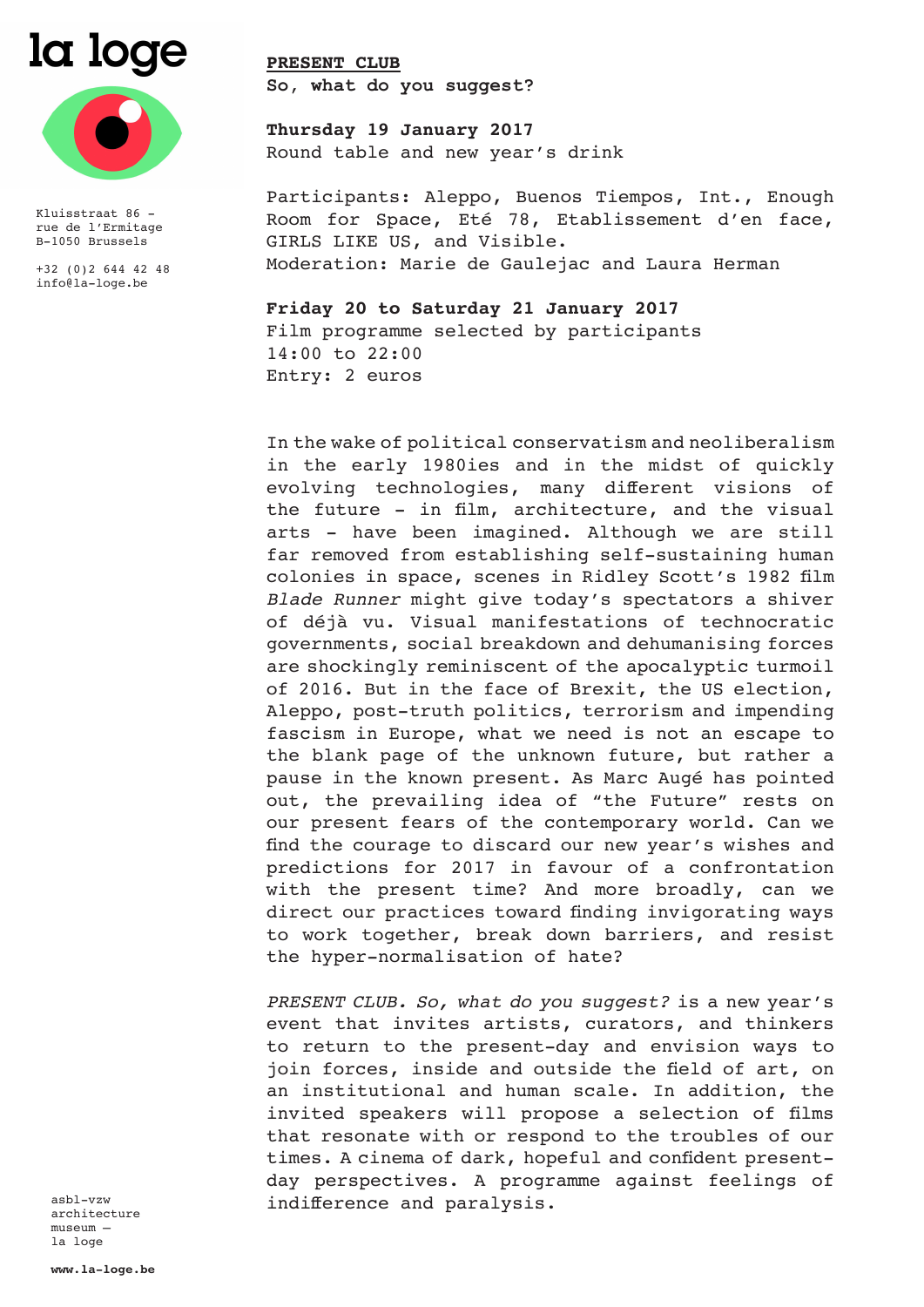**Friday 20 January 2017**

**14:00**  *La Cabina* **Antonio Mercero 1972 | 35min Proposed by Olivier Gevart (Eté 78)**

Even though *La Cabina* was created 45 years ago, it is still a very powerful movie today. The Spanish director never offered a unique explanation of the film. He preferred leaving the interpretation to the audience. Various ideas come to mind when watching the film: the manipulation by an invisible, unknown hand; the consequences of a society constantly looking for entertainment and having fun, and that has stopped to think; the inability of an individual who is part of a process and of the society, as a whole, to see the big picture and to understand what is going on. *La Cabina* forces us to reflect upon and to react to what we see in our everyday life. It encourages us to act.

Eté 78 *is a private, philanthropic, non-profit and non-commercial art space located in Ixelles, which goals are: helping and encouraging artists to develop projects that allow them to dare, to develop, to try out new ways in their practice and to confront them with a public and engaging in a dialog with our visitors to discuss artworks and the exhibition. In a humble way and with a human size, through visual art, literature, sound, lectures and dance, we believe that artists and specific projects can open new doors and our horizons.*

**15:00**  *The Unity of All Things* **Alexander Carver and Daniel Schmidt 2013 | 97 min Proposed by Enough Room for Space**

*The Unity of All Things* is a work of experimental science fiction about the construction of a particle accelerator on the U.S./Mexico border, and is grappling with questions of self and other by employing particle physics as a metaphor for the morphing nature of human identity. The film engages the utopian impulses of the genre, not through the imagining of another world, but through the rendering of this world as Other. All subjects are treated as alien, or as radical others, who search for, or advance different ideological, psychological, or sexual ideals of belonging. Subjects oscillate between the contemplation of past societal traumas and idealizations of futurity that refuse to synthesize or resolve, but instead reveal a troubling satire of the present.

*Enough Room for Space (ERforS) is an interdependent art initiative founded in 2005 by Marjolijn Dijkman and Maarten Vanden Eynde that initiates and coordinates events, residencies, research projects and exhibitions worldwide. ERforS acts as freely as possible, always putting the context and the idea before the medium, challenging the barriers between different disciplines (artistic, scientific or activist).*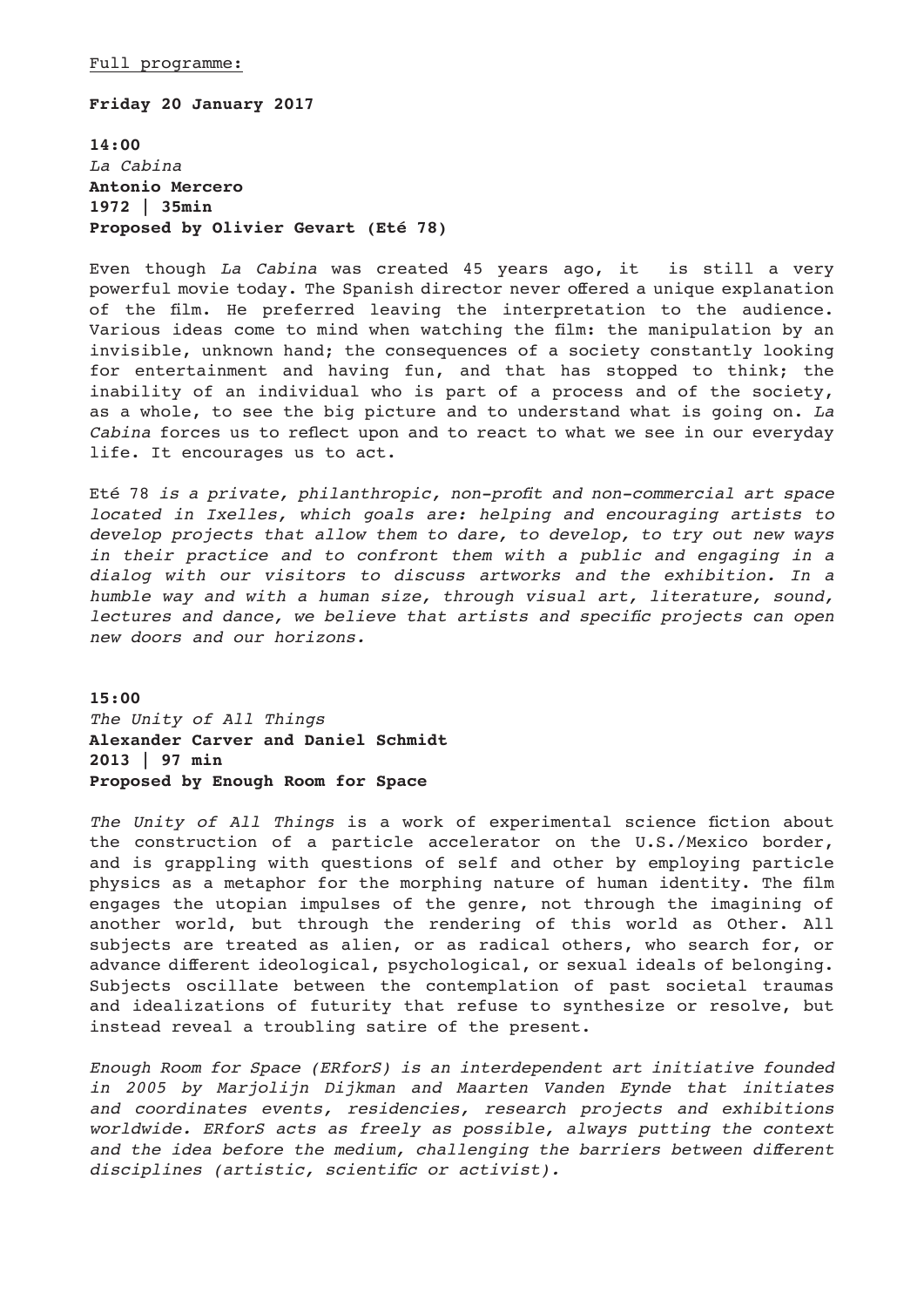# **18:00**  *Community Action Center* **A.K. Burns and A.L Steiner 2010 | 69min Proposed by Jessica Gysel and Katja Mater (GIRLS LIKE US)**

GIRLS LIKE US unfolds feminist legacies in a playful yet radical way, mapping possible routes towards a non-patriarchy. Community Action Center does exactly this: infinitely complex gender and performance roles that are both real and fantastical, set to a sound track of music culled from the worldwide sisterhood. It embodies a feminist fantasy where the personal is political (and also sexual), with a focus on intergenerational exchange, re-appropriating our bodies and shining the spotlight upon an international scene of queer artists.

*Jessica Gysel and Katja Mater, together with Sara Kaaman & Marnie Slater are the editors of GIRLS LIKE US, an independent publication turning the spotlight on an international community of women from all genders within arts, culture and activism. Through personal stories, essays and vanguard visuals GIRLS LIKE US unfolds feminist legacies in arts and writing. Mixing politics with pleasure, the magazine is mapping new routes towards a feminist, non patriarchal future.*

**20:00**  *Dark Habits (Entre tinieblas)* **Pedro Almodóvar 1983 | 114min Proposed by Marnie Slater and Alberto García del Castillo (Buenos Tiempos, Inc.)**

The Sisters of Perpetual Indulgence have been practicing LGBTQIF+ and aids activism through secular-to-nun transvestism since 1979, when the order was founded by Reverend Mother, Sister Hysterectoria, Sister Missionary Position and Sister Vicious PHB to promulgate universal joy and expiate stigmatic guilt. Since the founding of the order in San Francisco, USA, convents have been formed independently in several cities around the world. Marnie and Alberto, who run Buenos Tiempos, Int. together, met the Sœurs of the Couvent du Nord in Lille, France: Garde Cuisse Silver-Tige de l'Amour, Novice Pupuce du Pubis, Novice Yse Riot, Sœur Didasscalie, Sœur Lyric Quand on la Nique, Sœur Salem de la Langue Ardente and Soeur Sissy Phyllis. The Sœurs of the Couvent du Nord have lots to say about the present.

Pedro Almodóvar's Dark Habits (Entre Tinieblas, 1983) illustrates a queer and activist approach – politically and aesthetically – to Catholic Sisterhood. A Time Out London review described the film as, "slapdash, occasionally slow-moving, haphazardly plotted. That it's also wildly funny, bitchy, affecting and surreal is a tribute to [Almodóvar's] perennial warmth and wit. Nightclub singer Yolanda is impelled, via a bit of drug trouble, into the arms of the Mother Superior of the Convent of Humble Redeemers. Lying low in a spacious cell, decked with the trappings of Catholic kitsch, she finds the demands of the religious life needn't cramp her style too much: Sister Rat pens bodice-rippers, the Mother Superior jacks off in the privacy of her office, Sister Manure has LSD-fuelled religious ecstasies, and Sister Sin is spotted from a bedroom window wrestling with a tiger."

Dark Habits will be screened in Spanish, with English subtitles.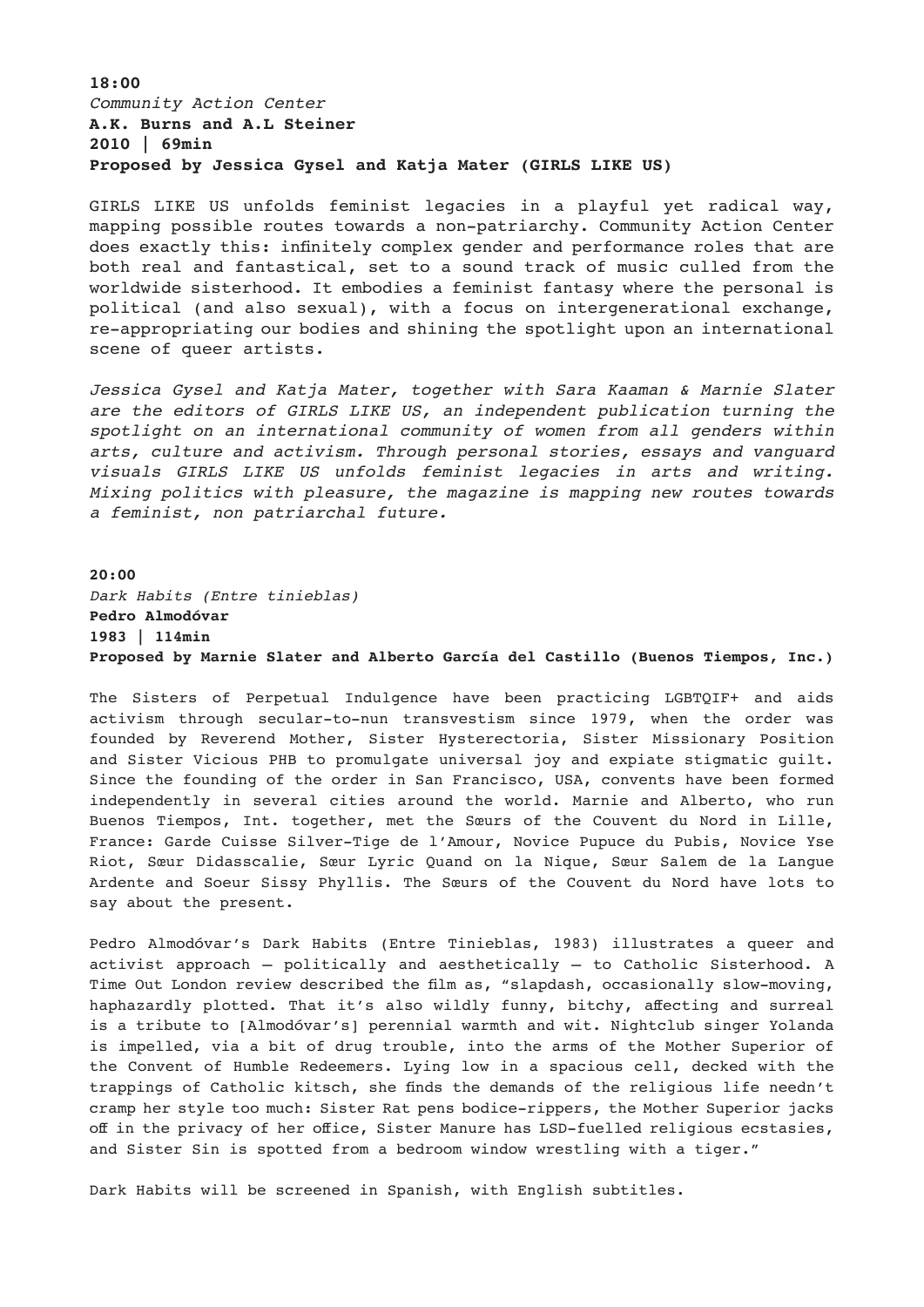*Buenos Tiempos, Int. is an online exhibition space thematically concerned with "faggotry as it is today" – recent shows include Gülsün Karamustafa, Natalie Diaz, Natasha Papadopoulou, Steev Lemercier, Vava Dudu, Juliana Huxtable and CAConrad. It is a collaborative production initiative focused on "power* 

*transvestism" – its productions have been presented in Petunia magazine (2014), at La Loge in Brussels (2015) and at Kunstnernes Hus in Oslo (2016) between other venues. It is the programmer of an annual Evening of Poetry in Brussels – in 2016, the first edition included Olivia Dunbar, Benjamin Seror and Geo Wyeth – and the organizer of a yearly summer party in collaboration with Girls Like Us magazine, also in Brussels. Alberto García del Castillo and Marnie Slater founded Buenos Tiempos, Int. in 2014.*

Saturday 21 January 2017

**14:00**  *Now: End of Season* **Ayman Nahle 2015 | 20min Proposed by Daniel Blanga-Gubbay (Aleppo)**

While US President Ronald Reagan is out horse riding, the Syrian President Hafiz al-Assad tries in vain to reach him by phone. Ayman Nahle's short film turns us into witnesses of a leaked 1985-phone call between Assad's Secretary and White House staff, while we see the portrait of Garage Izmir, today in Turkey, where Syrian refugees get ready for a journey to the unknown. Some have chosen a café in the area to be the waiting spot, some talk and laugh or contemplate the others. The state: waiting. Will the trip be postponed to another day? In a peculiar overlapping of two temporalities, Nahle creates a poetic postcard raising a question on non-intervention. The film premiered at Berlinale and it is screened now for the first time in Belgium.

Aleppo *is a research platform based in Brussels, engaged in a program of reflections through art and political philosophy. Aleppo opens every season an Imaginary School, a free and open public program, constructed starting from a specific question and curated with arts and reflections in different formats, in the idea that artistic creation is not only an object to reflect on, but also a way to reflect with a different language on the question resonating in the present. Aleppo collaborates with art institutions in the development of public programs.*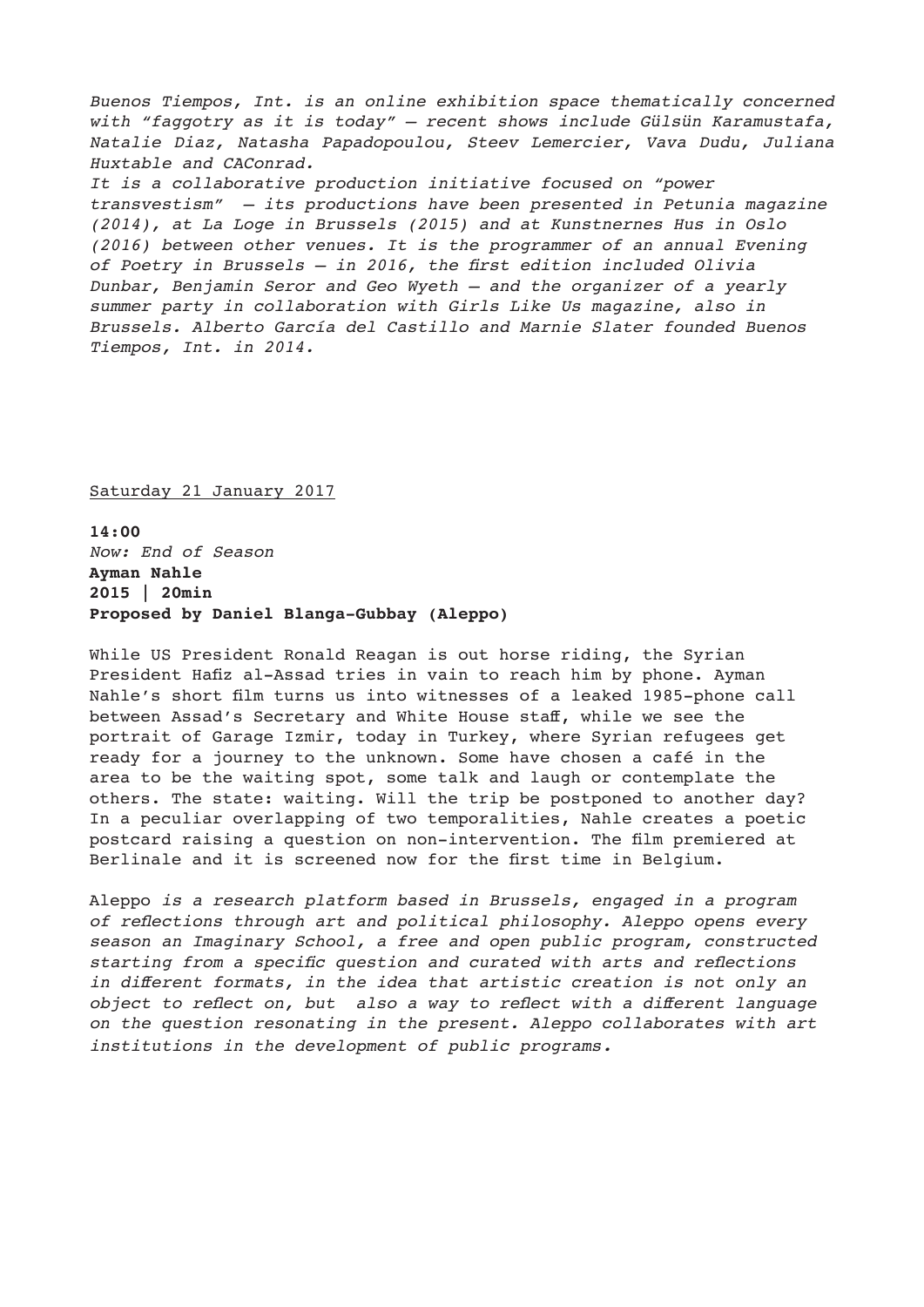# **14:30** *When the Dogs Talked*  **The Karrabing Film Collective d. Elizabeth A.Povinelli, (winner of MIFF Cinema Nova Beat Short Film) 2014 | 33:53min Proposed by Matteo Lucchetti and Judith Wielander (Visible)**

As a group of Indigenous adults argue about whether to save their government housing or their sacred landscape, their children struggle to decide how the ancestral Dreaming makes sense in their contemporary lives. Listening to music on their ipods, walking though bush lands, and boating across seas, they follow their parents on a journey to reenact the travel of the Dog Dreaming. Along the way individuals run out of stamina and boats out of gas, and the children press their parents and each other about why these stories matter and how they make sense in the context of Western understandings of evolution, the soundscapes of hip hop, and the technologies of land development. *When the Dogs Talked* mixes documentary and fiction to produce a thoughtful yet humorous drama about the everyday obstacles of structural and racialized poverty and the dissonance of cultural narratives and social forms.) Karrabing Film Collective was the recipient of the 2015 Visible Award. The Visible Award is the first European award for socially engaged artistic practices in a global context.

Visible *is a research project in contemporary art devoted to art work in the social sphere, that aims to produce and sustain socially engaged artistic practices in a global context. visible is a project undertaken by Cittadellarte – Fondazione Pistoletto in collaboration with Fondazione Zegna, curated by Matteo Lucchetti and Judith Wielander.*

**16:30**  *Rocky IV*  **Sylvester Stallone 1985 | 91min Proposed by the members of Etablissement d'en face, and represented by Michael Van den Abeele and Margaux Schwarz** 

Joseph Beuys once said "Art is a genuinely human medium for revolutionary change in the sense of completing the transformation from a sick world to a healthy one" -"Yeah, right answers Mike Kelley, laughing, in an interview in 2004, but Beuys had a notion of Art as a curative process (...) I think art is an analytic process that makes you aware of the problems you have". In 2012, when french president François Hollande got elected, he was eventually proud to say that he was never reading fiction, only essays through these words - a clear message, "I'm on the side of facts". Yeah, right. For Present Club at La Loge, Etablissement d'en face chose Sylvester Stallone's *Rocky IV*, because sometimes, it feels good to be able to identify the enemy.